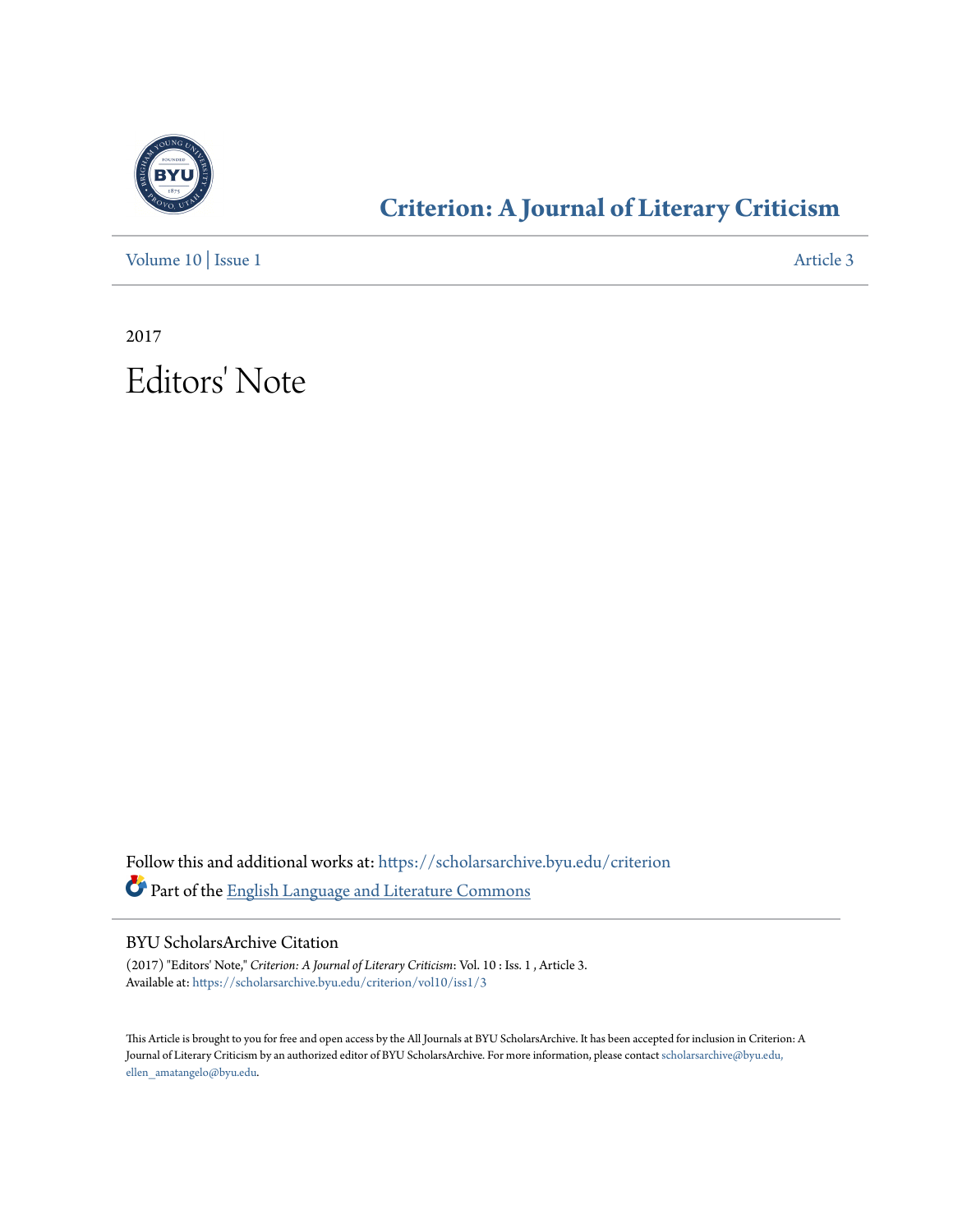## Editors' Note

*Criterion: A Journal of Literary Criticism* is a student-run journal associated with the English Department at Brigham Young University. We are supported by a team of dedicated volunteer student editors, and we know that we could never produce this journal without their amazing efforts. It has been a long and busy semester, but we are proud of the work that our staff has been able to produce under the consistent pressure.

It was one year ago that we began contemplating the direction for our Winter 2017 issue, and we are incredibly pleased with how our goals came to fruition in this issue. In our initial meeting, we knew we wanted to create a special forum around Edgar Allan Poe, and we were fortunate enough to receive a wonderful and thought provoking forum prompt from Professor Scott Peeples from the College of Charleston. We would like to thank Dr. Peeples for his efforts and the contribution he made to *Criterion*. His prompt "What Can Poe Do for You?" generated a great amount of interest and encouraged our authors to approach Poe in a new way. We are excited to present our readers with these intriguing papers in the forum section of this issue.

We also received an unprecedented response to our open submission call. The variety of topics we received made for an exhilarating final decision. From Dante and Shakespeare to Capote and O'Brien, we believe this issue's articles will appeal to the wide and varied interests of our readers.